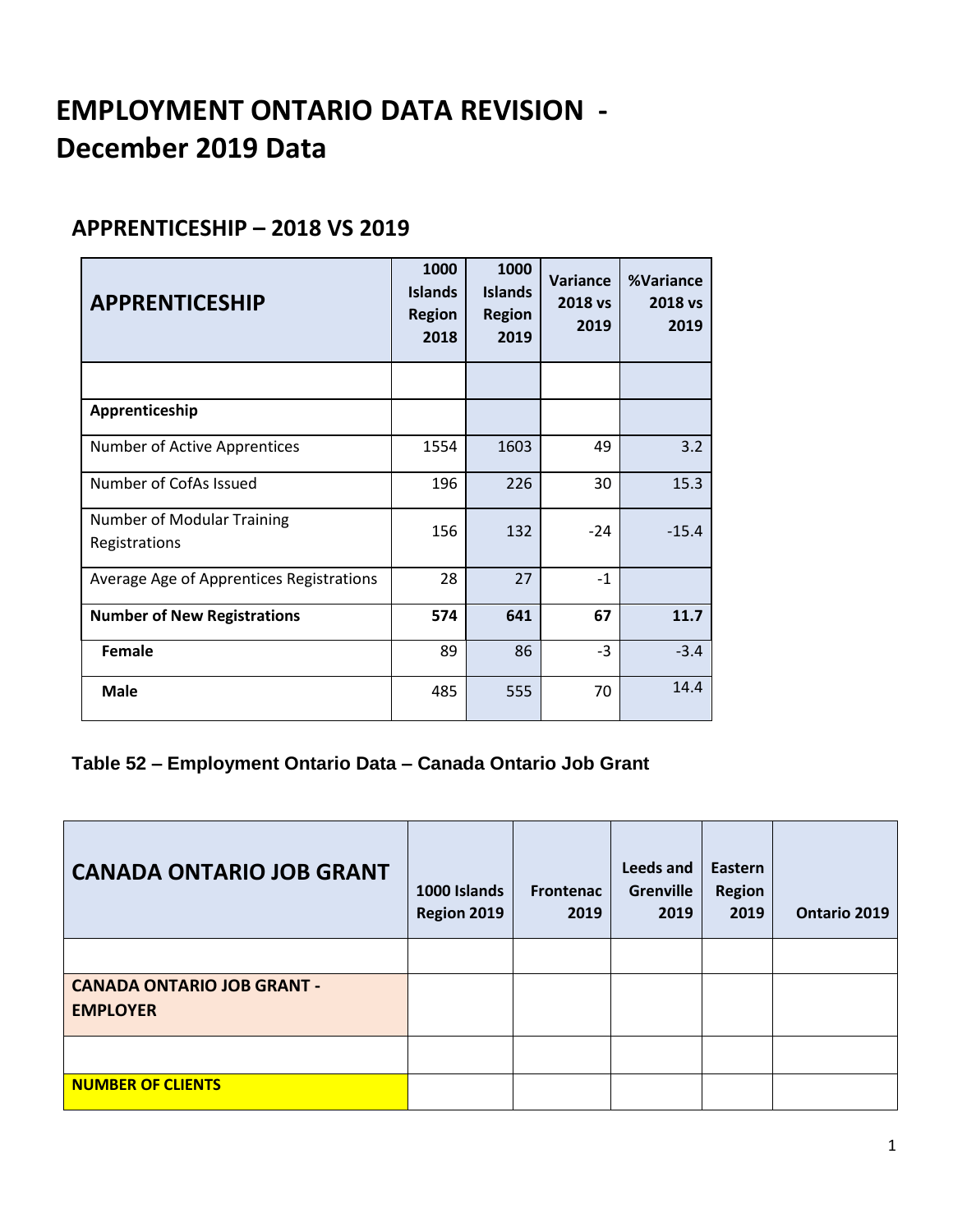| Number of Employers                                       | 150 | 72    | 39   | 982   | 3952  |
|-----------------------------------------------------------|-----|-------|------|-------|-------|
| Number of Applications - Under 25 Stream                  | 148 | 72    | 38   | 969   | 3871  |
| Number of Applications - Over 25 stream<br>and Consortium |     |       |      | 13    | 81    |
|                                                           |     |       |      |       |       |
| # OF EMPLOYEES IN COMPANY                                 |     |       |      |       |       |
| Less than 50                                              | 112 | 56    | 28   | 729   | 2782  |
| 50-150                                                    | 12  | 12    |      | 145   | 697   |
| $151 - 300$                                               |     |       |      | 55    | 202   |
| $301 - 500$                                               |     |       |      | 17    | 78    |
| $501 - 1,500$                                             |     |       |      | 20    | 108   |
| 1,501 - 10,000                                            |     |       |      |       | 64    |
| over 10,000                                               |     |       |      |       | 21    |
| Unknown                                                   |     |       |      |       |       |
|                                                           |     |       |      |       |       |
| <b>TRAINING PROVIDER TYPE</b>                             |     |       |      |       |       |
| <b>Private Trainer</b>                                    | 75  | 42    | 21   | 570   | 2295  |
| <b>Product Vendor</b>                                     |     |       |      | 82    | 421   |
| <b>Public College</b>                                     | 25  | 12    |      | 124   | 322   |
| Registered Private Career College                         | 11  | 11    |      | 154   | 638   |
| <b>School Board</b>                                       |     |       |      |       |       |
| <b>Union Based Training Centre</b>                        |     |       |      |       | 13    |
| University                                                |     |       |      | 42    | 248   |
| Unknown                                                   |     |       |      |       |       |
|                                                           |     |       |      |       |       |
|                                                           |     |       |      |       |       |
| <b>OUTCOME AT EXIT DETAIL</b>                             |     |       |      |       |       |
| Increase in trainee productivity                          |     | 87.5% | 100% | 93.4% | 91.1% |
| Training met workforce needs                              |     | 100%  | 100% | 97.5% | 97.4% |
|                                                           |     |       |      |       |       |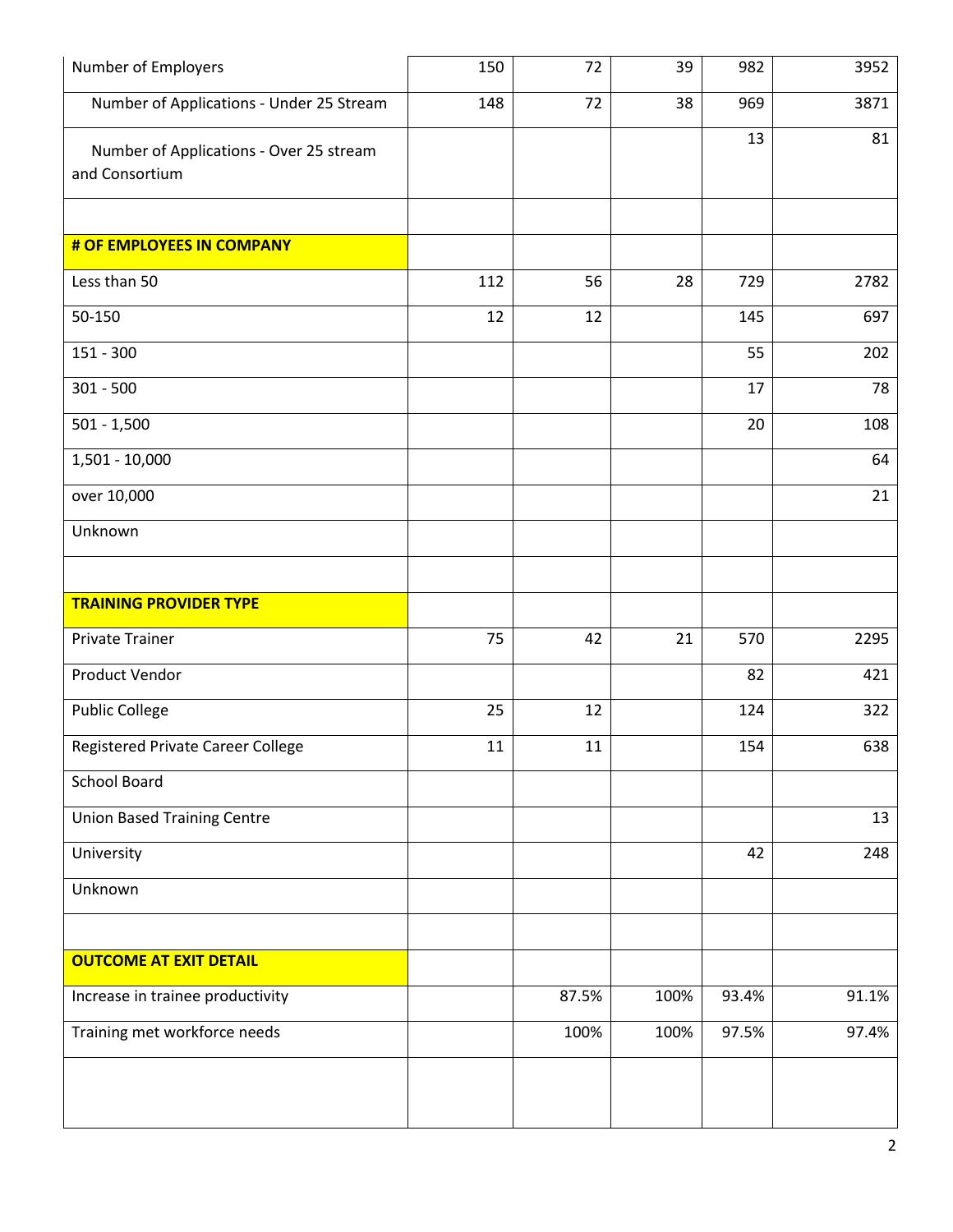| <b>CANADA ONTARIO JOB GRANT -</b>           |     |     |     |      |       |
|---------------------------------------------|-----|-----|-----|------|-------|
| <b>PARTICIPANT</b>                          |     |     |     |      |       |
|                                             |     |     |     |      |       |
| <b>NUMBER OF CLIENTS</b>                    | 519 | 271 | 140 | 3374 | 19742 |
|                                             |     |     |     |      |       |
| <b>CLIENTS BY AGE</b>                       |     |     |     |      |       |
| $15 - 24$                                   | 59  | 35  | 11  | 416  | 2137  |
| 25-44                                       | 276 | 152 | 68  | 1882 | 11106 |
| 45-64                                       | 174 | 81  | 55  | 1029 | 6206  |
| 65 and older                                |     |     |     | 44   | 281   |
| Unknown                                     |     |     |     |      | 12    |
|                                             |     |     |     |      |       |
| <b>GENDER</b>                               |     |     |     |      |       |
| Female                                      | 165 | 85  | 33  | 1501 | 7615  |
| Male                                        | 354 | 186 | 107 | 1855 | 12012 |
| Other                                       |     |     |     |      |       |
| Prefer not to disclose                      |     |     |     |      | 95    |
| <b>Trans</b>                                |     |     |     |      | 14    |
| Unknown                                     |     |     |     |      |       |
|                                             |     |     |     |      |       |
|                                             |     |     |     |      |       |
|                                             |     |     |     |      |       |
| <b>HIGHEST LEVEL OF EDUCATION AT INTAKE</b> |     |     |     |      |       |
| a. Less than Grade 9                        |     |     |     |      | 28    |
| b. Less than Grade 12                       |     |     |     | 45   | 304   |
| c. Completion of Secondary                  | 44  | 22  | 28  | 276  | 1521  |
| d. Certificate of Apprenticeship / Journey  |     |     |     |      |       |
| Person                                      |     |     |     | 69   | 317   |
| e. Certificate/Diploma                      | 161 | 68  | 46  | 754  | 3458  |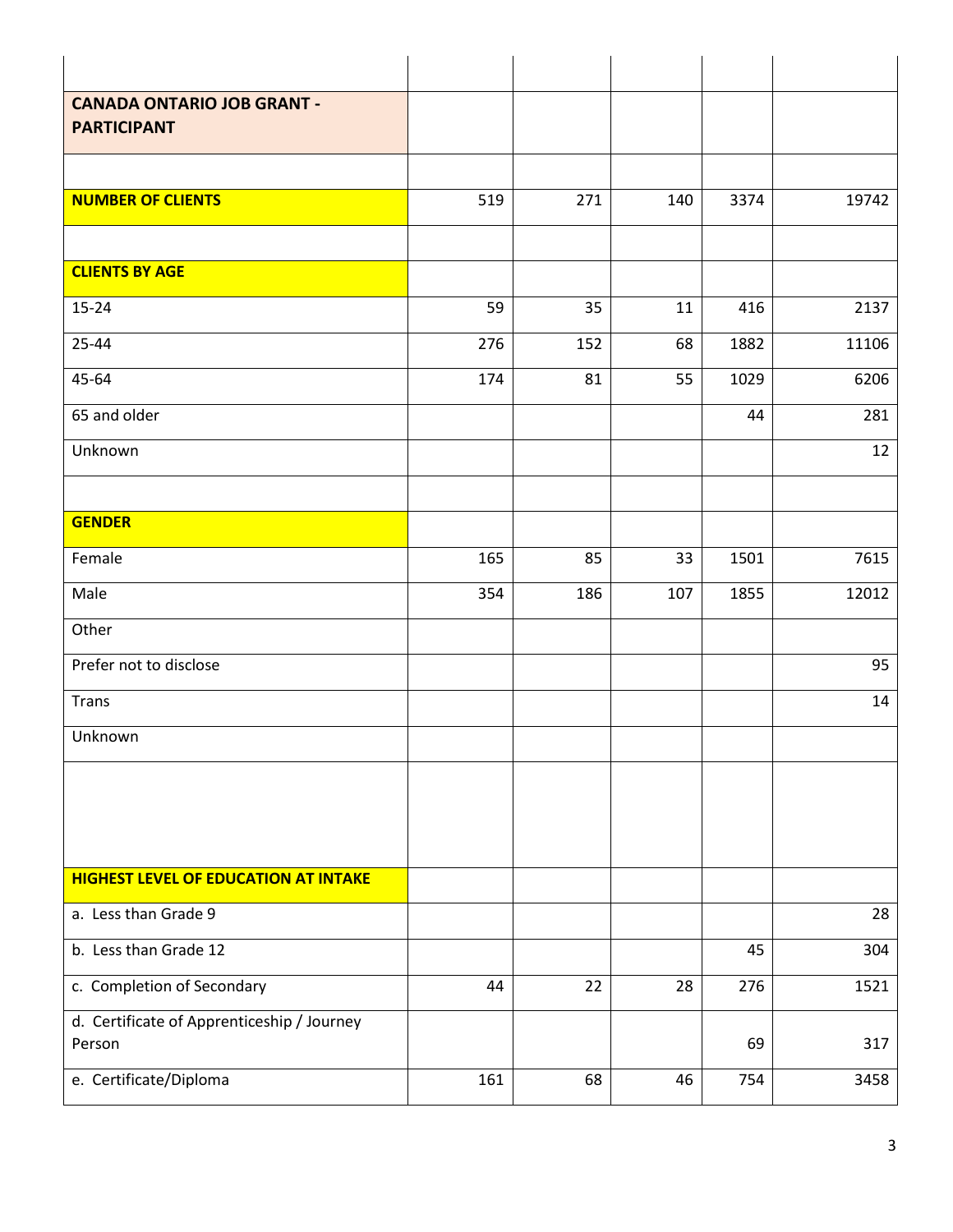| f. Applied/Associate/Bachelor Degree         | 50  | 35  | 15  | 328  | 2762  |
|----------------------------------------------|-----|-----|-----|------|-------|
| g. Post Graduate                             | 17  | 17  |     | 107  | 1057  |
| h. Other (Some                               |     |     |     |      |       |
| Apprenticeship/College/University)           |     |     |     | 70   | 627   |
| i. Unknown                                   | 198 | 114 | 50  | 1723 | 9668  |
|                                              |     |     |     |      |       |
| <b>DESIGNATED GROUPS</b>                     |     |     |     |      |       |
| Aboriginal Group                             |     |     |     | 28   | 250   |
| Deaf                                         |     |     |     |      |       |
| Deaf/Blind                                   |     |     |     |      |       |
| Francophone                                  |     |     |     | 86   | 235   |
| <b>Internationally Trained Professionals</b> | 11  | 11  |     | 155  | 1457  |
| Newcomer                                     |     |     |     | 49   | 400   |
| Person with Disability                       |     |     |     | 39   | 172   |
| Visible Minority                             | 11  | 11  |     | 80   | 626   |
|                                              |     |     |     |      |       |
| <b>LABOUR FORCE ATTACHMENT</b>               |     |     |     |      |       |
| <b>Employed Full Time</b>                    | 496 | 259 | 133 | 3014 | 18139 |
| <b>Employed Part Time</b>                    |     |     |     | 204  | 737   |
| <b>Full Time Student</b>                     |     |     |     |      | 63    |
| Part Time Student                            |     |     |     |      | 15    |
| Self Employed                                |     |     |     |      | 71    |
| <b>Under Employed</b>                        |     |     |     |      | 14    |
| Unemployed                                   |     |     |     | 123  | 672   |
| Unknown                                      |     |     |     | 11   | 31    |
|                                              |     |     |     |      |       |
| <b>SOURCE OF INCOME</b>                      |     |     |     |      |       |
| Canada Pension Plan                          |     |     |     |      |       |
| Crown Ward                                   |     |     |     |      |       |
| Dependent of EI                              |     |     |     |      |       |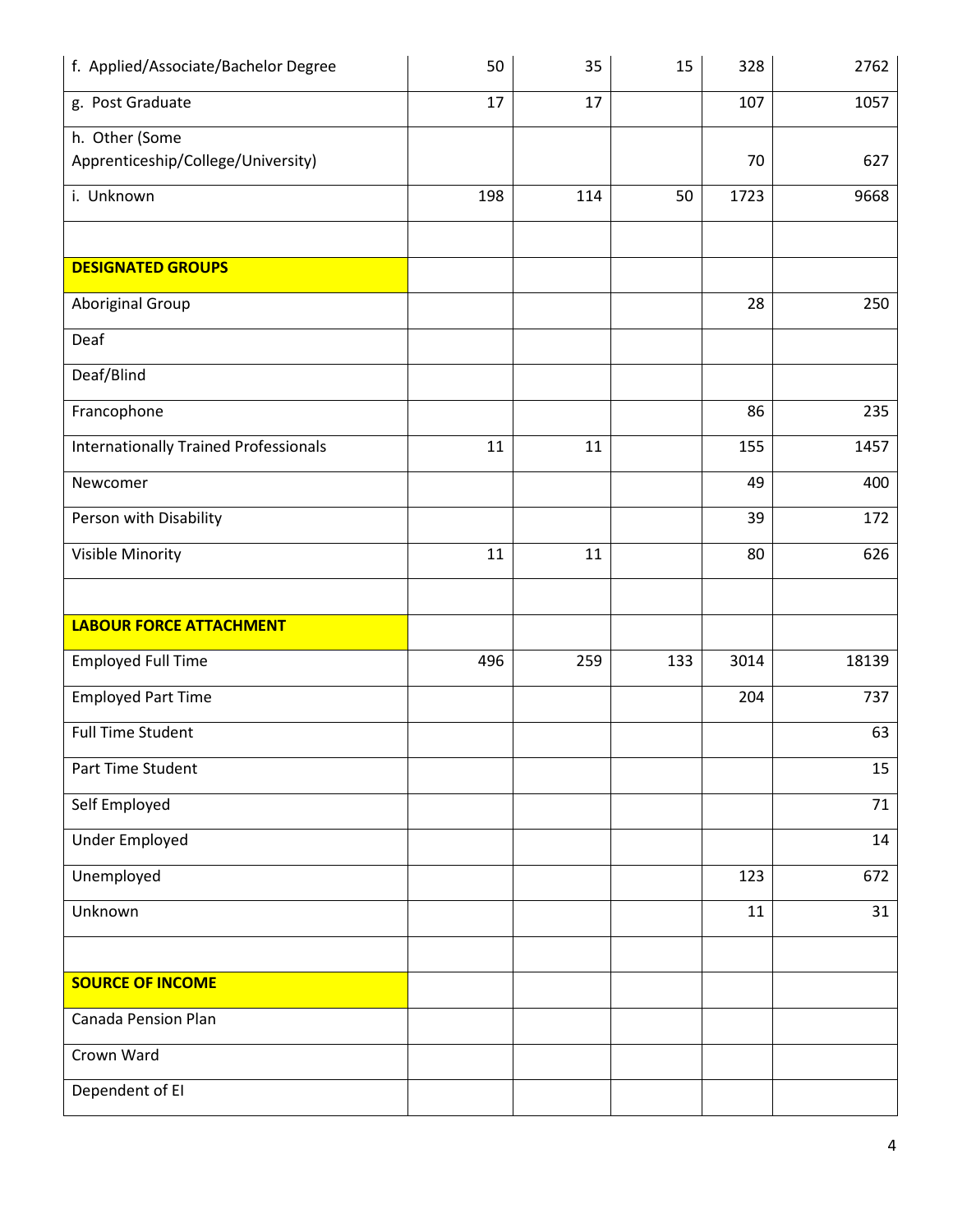| Dependent of OW/ODSP                              |     |     |     |      | 13    |
|---------------------------------------------------|-----|-----|-----|------|-------|
| Employed                                          | 508 | 265 | 139 | 3200 | 18972 |
| <b>Employment Insurance</b>                       |     |     |     | 66   | 216   |
| No Source of Income                               |     |     |     | 65   | 410   |
| <b>Ontario Disability Support Program</b>         |     |     |     |      |       |
| <b>Ontario Works</b>                              |     |     |     |      | 32    |
| Other                                             |     |     |     | 19   | 161   |
| Pension                                           |     |     |     |      |       |
| Self Employed                                     |     |     |     |      | 77    |
| Unknown                                           |     |     |     | 11   | 31    |
|                                                   |     |     |     |      |       |
| <b>LENGTH OF TIME OUT OF</b>                      |     |     |     |      |       |
| <b>EMPLOYMENT/TRAINING</b>                        |     |     |     |      |       |
| Less than 3 months                                |     |     |     | 119  | 1283  |
| 3 - 6 months                                      |     |     |     | 25   | 125   |
| $6 - 12$ months                                   |     |     |     | 18   | 100   |
| More than 12 months                               |     |     |     | 19   | 357   |
| Unknown                                           | 514 | 269 | 138 | 3193 | 17877 |
|                                                   |     |     |     |      |       |
| <b>OUTCOME AT EXIT SUMMARY</b>                    |     |     |     |      |       |
| Employed                                          | 383 | 164 | 101 | 3081 | 19381 |
| In Training/Education                             |     |     |     |      |       |
| Other (Independent, Unable to Work,<br>Volunteer) |     |     |     |      |       |
| Unemployed                                        |     |     |     |      | 53    |
| Unknown                                           |     |     |     | 43   | 259   |
|                                                   |     |     |     |      |       |
| <b>OUTOME AT EXIT DETAIL</b>                      |     |     |     |      |       |
| a. Employed Full-Time                             | 380 | 162 | 101 | 2785 | 18089 |
| b. Employed Part-Time                             |     |     |     | 69   | 300   |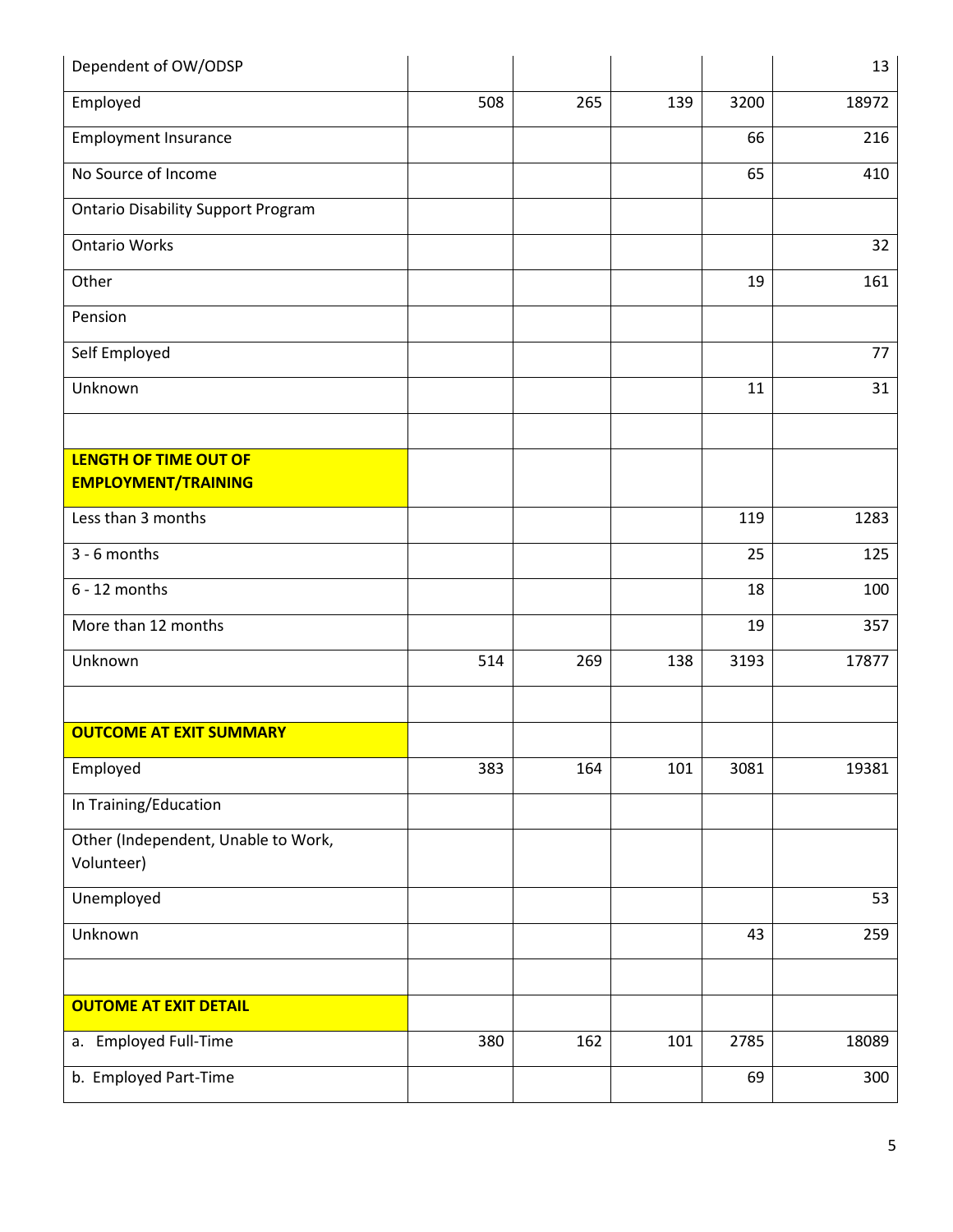| c. Employed Apprentice                                                                 |  |     |     |
|----------------------------------------------------------------------------------------|--|-----|-----|
| d. Employed - Other (employed in a more<br>suitable job, employed in a prof occ/trade, |  |     |     |
| employed in area of training/choice)                                                   |  | 225 | 917 |
| e. Both employed and in education                                                      |  |     | 11  |
| f. Both employed and in training                                                       |  |     | 54  |
| g. Self-Employed                                                                       |  |     |     |
| h. In Education                                                                        |  |     |     |
| i. In Training                                                                         |  |     |     |
| j. Independent                                                                         |  |     |     |
| k. Volunteer                                                                           |  |     |     |
| I. Failed Course                                                                       |  |     |     |
| m. Unable to Work                                                                      |  |     |     |
| n. Unemployed                                                                          |  |     | 53  |
| o. Unknown                                                                             |  | 43  | 259 |

## **Table 53 – Employment Ontario Data – Employment Service**

| <b>EMPLOYMENT SERVICE</b>          | 1000 Islands<br>Region 2018 | %     | 1000<br><b>Islands</b><br><b>Region</b><br>2019 | %     | <b>Variance</b><br>2018 vs<br>2019 | <b>%Variance</b><br>2018 vs<br>2019 |
|------------------------------------|-----------------------------|-------|-------------------------------------------------|-------|------------------------------------|-------------------------------------|
| <b>Number of Clients</b>           |                             |       |                                                 |       |                                    |                                     |
| Unassisted R&I Clients             | 9314                        | 66.4% | 14836                                           | 71.4% | 5522                               | 59.3%                               |
| <b>ES Assisted Service Clients</b> | 4721                        | 33.6% | 5957                                            | 28.6% | 1236                               | 26.2%                               |
| <b>Total # of Clients</b>          | 14035                       | 100%  | 20793                                           | 100%  | 6758                               | 48.2%                               |
|                                    |                             |       |                                                 |       |                                    |                                     |
| <b>Clients by Age Group</b>        |                             |       |                                                 |       |                                    |                                     |
| $15 - 24$                          | 1236                        | 26.2% | 1580                                            | 26.6% | 344                                | 27.8%                               |
| 25-44                              | 2019                        | 42.8% | 2486                                            | 41.8% | 467                                | 23.1%                               |
| 45-64                              | 1389                        | 29.4% | 1776                                            | 29.9% | 387                                | 27.9%                               |
| 65 and older                       | 73                          | 1.5%  | 102                                             | 1.7%  | 29                                 | 39.7%                               |
| <b>Total by Age Group</b>          | 4717                        | 100%  | 5944                                            | 100%  | 1227                               | 26.0%                               |
|                                    |                             |       |                                                 |       |                                    |                                     |
| Gender                             |                             |       |                                                 |       |                                    |                                     |
| Female                             | 2199                        | 46.6% | 2833                                            | 47.7% | 634                                | 28.8%                               |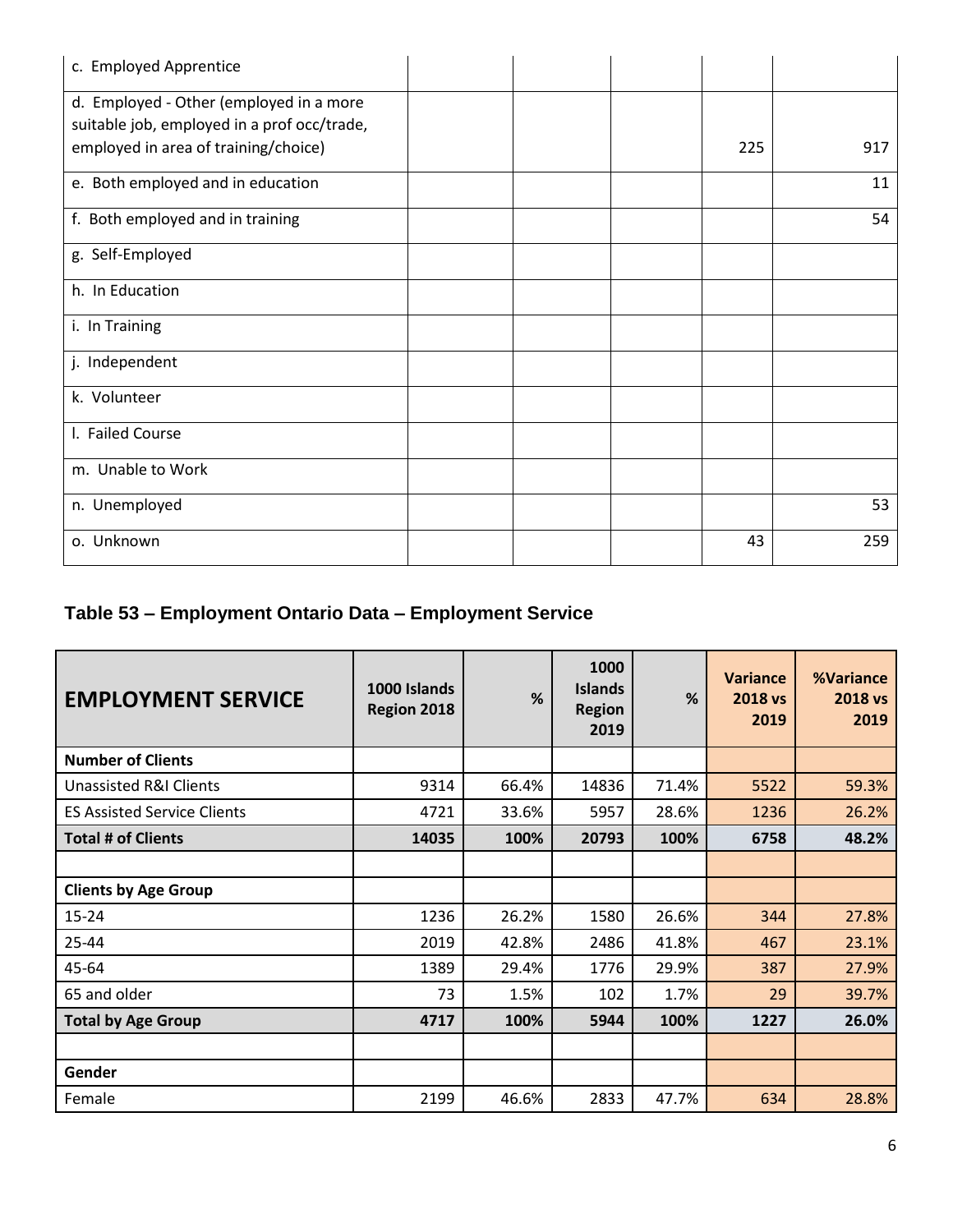| Male                                                  | 2499 | 52.9% | 3107 | 52.3% | 608   | 24.3%     |
|-------------------------------------------------------|------|-------|------|-------|-------|-----------|
| Undisclosed                                           | 23   | 0.5%  |      |       | $-23$ | $-100.0%$ |
| <b>Total by Gender</b>                                | 4721 | 100%  | 5940 | 100%  | 1219  | 25.8%     |
|                                                       |      |       |      |       |       |           |
| <b>Designated Groups</b>                              |      |       |      |       |       |           |
| <b>Aboriginal Group</b>                               | 192  | 8.2%  | 260  | 9.1%  | 68    | 35.4%     |
| Deaf                                                  | 13   | 0.6%  |      | 0.0%  | $-13$ | $-100.0%$ |
| Deaf/Blind                                            |      |       |      |       |       |           |
| Francophone                                           | 124  | 5.3%  | 173  | 6.1%  | 49    | 39.5%     |
| <b>Internationally Trained Professionals</b>          | 366  | 15.5% | 325  | 11.4% | $-41$ | $-11.2%$  |
| Newcomer                                              | 287  | 12.2% | 322  | 11.3% | 35    | 12.2%     |
| Person with Disability                                | 999  | 42.4% | 1391 | 48.8% | 392   | 39.2%     |
| Visible Minority                                      | 374  | 15.9% | 377  | 13.2% | 3     | 0.8%      |
| <b>Total by Designated Groups</b>                     | 2355 | 100%  | 2848 | 100%  | 493   | 20.9%     |
|                                                       |      |       |      |       |       |           |
| <b>Educational Attainment at Intake</b>               |      |       |      |       |       |           |
| a. Less than Grade 9                                  | 62   | 1.3%  | 55   | 0.9%  | $-7$  | $-11.3%$  |
| b. Less than Grade 12                                 | 597  | 12.6% | 736  | 12.4% | 139   | 23.3%     |
| c. Completion of Secondary                            | 1701 | 36.0% | 2259 | 38.1% | 558   | 32.8%     |
| d. Certificate of Apprenticeship /<br>Journey Person  | 90   | 1.9%  | 73   | 1.2%  | $-17$ | $-18.9%$  |
| e. Certificate/Diploma                                | 1399 | 29.6% | 1755 | 29.6% | 356   | 25.4%     |
| f. Applied/Associate/Bachelor<br>Degree/Post Graduate | 616  | 13.0% | 780  | 13.2% | 164   | 26.6%     |
| h. Other (Some<br>Apprenticeship/College/University)  | 256  | 5.4%  | 266  | 4.5%  | 10    | 3.9%      |
| i. Unknown                                            |      |       |      |       |       |           |
| <b>Total by Educational Attainment at</b><br>Intake   | 4721 | 100%  | 5924 | 100%  | 1203  | 25.5%     |
| <b>Source of Income</b>                               |      |       |      |       |       |           |
| Crown Ward                                            |      |       |      |       |       |           |
| Dependent of OW/ODSP                                  | 81   | 1.7%  | 0    | 0.0%  | $-81$ | $-100.0%$ |
| Employed                                              | 582  | 12.3% | 751  | 12.8% | 169   | 29.0%     |
| <b>Employment Insurance</b>                           | 609  | 12.9% | 712  | 12.2% | 103   | 16.9%     |
| No Source of Income                                   | 1383 | 29.3% | 2038 | 34.8% | 655   | 47.4%     |
| <b>Ontario Disability Support Program</b>             | 292  | 6.2%  | 384  | 6.6%  | 92    | 31.5%     |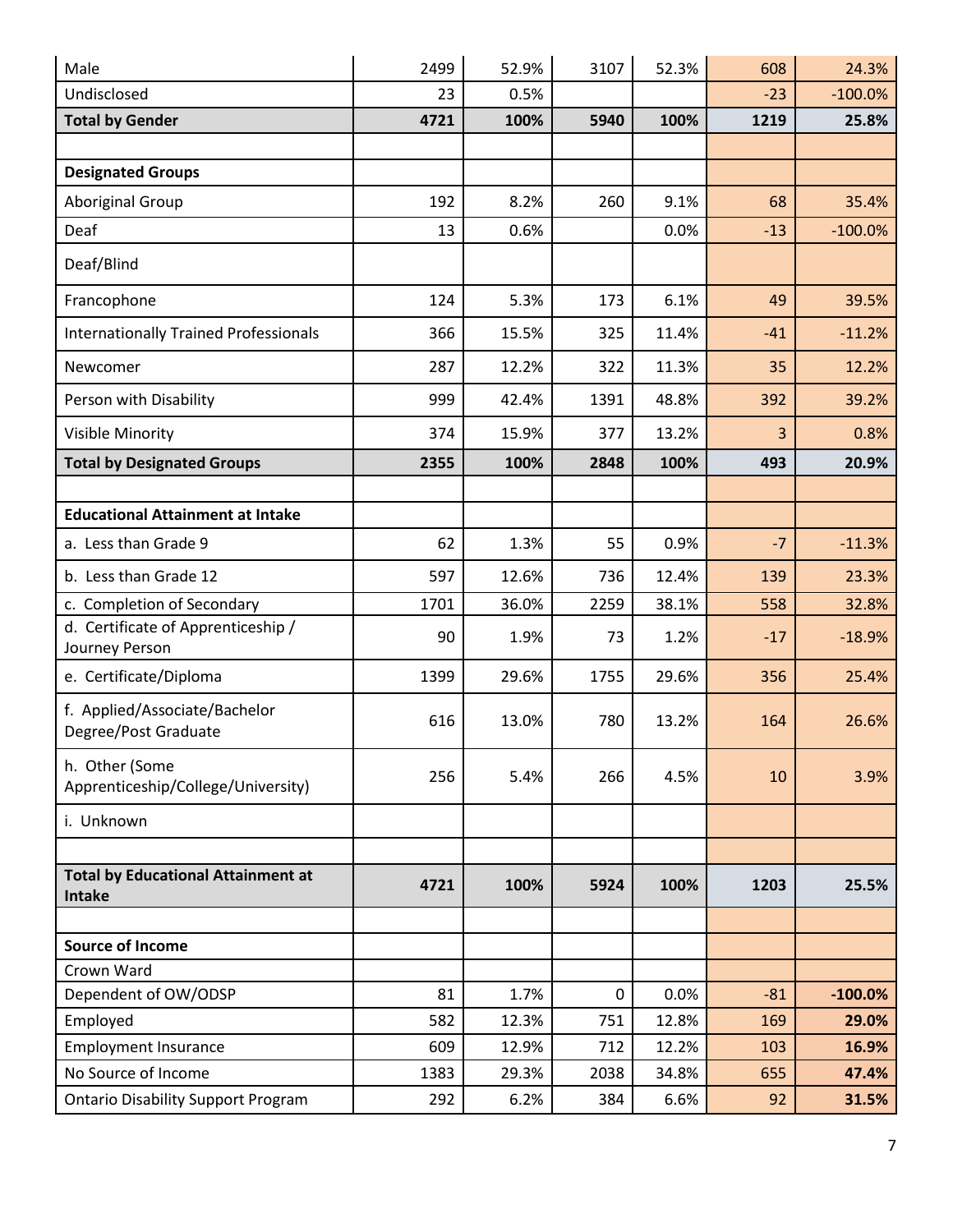| <b>Ontario Works</b>                                                                                                              | 747  | 15.8% | 932  | 15.9% | 185            | 24.8%      |
|-----------------------------------------------------------------------------------------------------------------------------------|------|-------|------|-------|----------------|------------|
| Other                                                                                                                             | 950  | 20.2% | 960  | 16.4% | 10             | 1.1%       |
| Self Employed                                                                                                                     | 70   | 1.5%  | 72   | 1.2%  | $\overline{2}$ | 2.9%       |
| Dependent of EI                                                                                                                   |      |       |      |       |                |            |
| Unknown                                                                                                                           |      |       |      |       |                |            |
| <b>Total by Source of Income</b>                                                                                                  | 4714 | 100%  | 5849 | 100%  | 1135           | 24.1%      |
|                                                                                                                                   |      |       |      |       |                |            |
| Length of Time Out of<br><b>Employment/Training</b>                                                                               |      |       |      |       |                |            |
| Less than 3 months                                                                                                                | 1923 | 40.7% | 2413 | 40.5% | 490            | 25.5%      |
| 3 - 6 months                                                                                                                      | 726  | 15.4% | 879  | 14.8% | 153            | 21.1%      |
| $6 - 12$ months                                                                                                                   | 560  | 11.9% | 780  | 13.1% | 220            | 39.3%      |
| More than 12 months                                                                                                               | 973  | 20.6% | 1112 | 18.7% | 139            | 14.3%      |
| Unknown                                                                                                                           | 539  | 11.4% | 773  | 13.0% | 234            | 43.4%      |
|                                                                                                                                   |      |       |      |       |                |            |
| Total by Length of Time Out of                                                                                                    | 4721 | 100%  | 5957 | 100%  | 1236           | 26.2%      |
| <b>Employment/Training</b>                                                                                                        |      |       |      |       |                |            |
| <b>Outcomes at Exit - Summary</b>                                                                                                 |      |       |      |       |                |            |
| Employed                                                                                                                          | 3331 | 70.6% | 4295 | 72.1% | 964            | 28.9%      |
| Training/Education                                                                                                                | 609  | 12.9% | 568  | 9.5%  | $-41$          | $-6.7%$    |
| Other                                                                                                                             | 183  | 3.9%  | 258  | 4.3%  | 75             | 41.0%      |
| Unemployed                                                                                                                        | 267  | 5.7%  | 386  | 6.5%  | 119            | 44.6%      |
| Unknown                                                                                                                           | 331  | 7.0%  | 450  | 7.6%  | 119            | 36.0%      |
| <b>Total by Outcomes at Exit</b>                                                                                                  | 4721 | 100%  | 5957 | 100%  | 1236           | 26.2%      |
|                                                                                                                                   |      |       |      |       |                |            |
| <b>Outcomes At Exit - Detail</b>                                                                                                  |      |       |      |       |                |            |
| a. Employed Full-Time                                                                                                             | 1994 | 42.2% | 2613 | 44.2% | 619            | 31.0%      |
| b. Employed Part-Time                                                                                                             | 821  | 17.4% | 1035 | 17.5% | 214            | 26.1%      |
| c. Employed Apprentice                                                                                                            | 27   | 0.6%  | 14   | 0.2%  | $-13$          | $-48.1%$   |
| d. Employed - Other (employed in a<br>more suitable job, employed in a prof<br>occ/trade, employed in area of<br>training/choice) | 286  | 6.1%  | 425  | 7.2%  | 139            | 48.6%      |
| e. Both employed and in education                                                                                                 | 41   | 0.9%  | 50   | 0.8%  | $\overline{9}$ | 22.0%      |
| f. Both employed and in training                                                                                                  | 13   | 0.3%  | 16   | 0.3%  | 3              | 23.1%      |
| g. Self-Employed                                                                                                                  | 149  | 3.2%  | 120  | 2.0%  | $-29$          | $-19.5%$   |
| h. In Education                                                                                                                   | 235  | 5.0%  | 230  | 3.9%  | $-5$           | $-2.1%$    |
| i. In Training                                                                                                                    | 374  | 7.9%  | 338  | 5.7%  | $-36$          | $-9.6%$    |
| j. Independent                                                                                                                    | 32   | 0.7%  | 42   | 0.7%  | 10             | 31.3%      |
| k. Volunteer                                                                                                                      | 14   | 0.3%  | 0    | 0.0%  | $-14$          | $-100.0\%$ |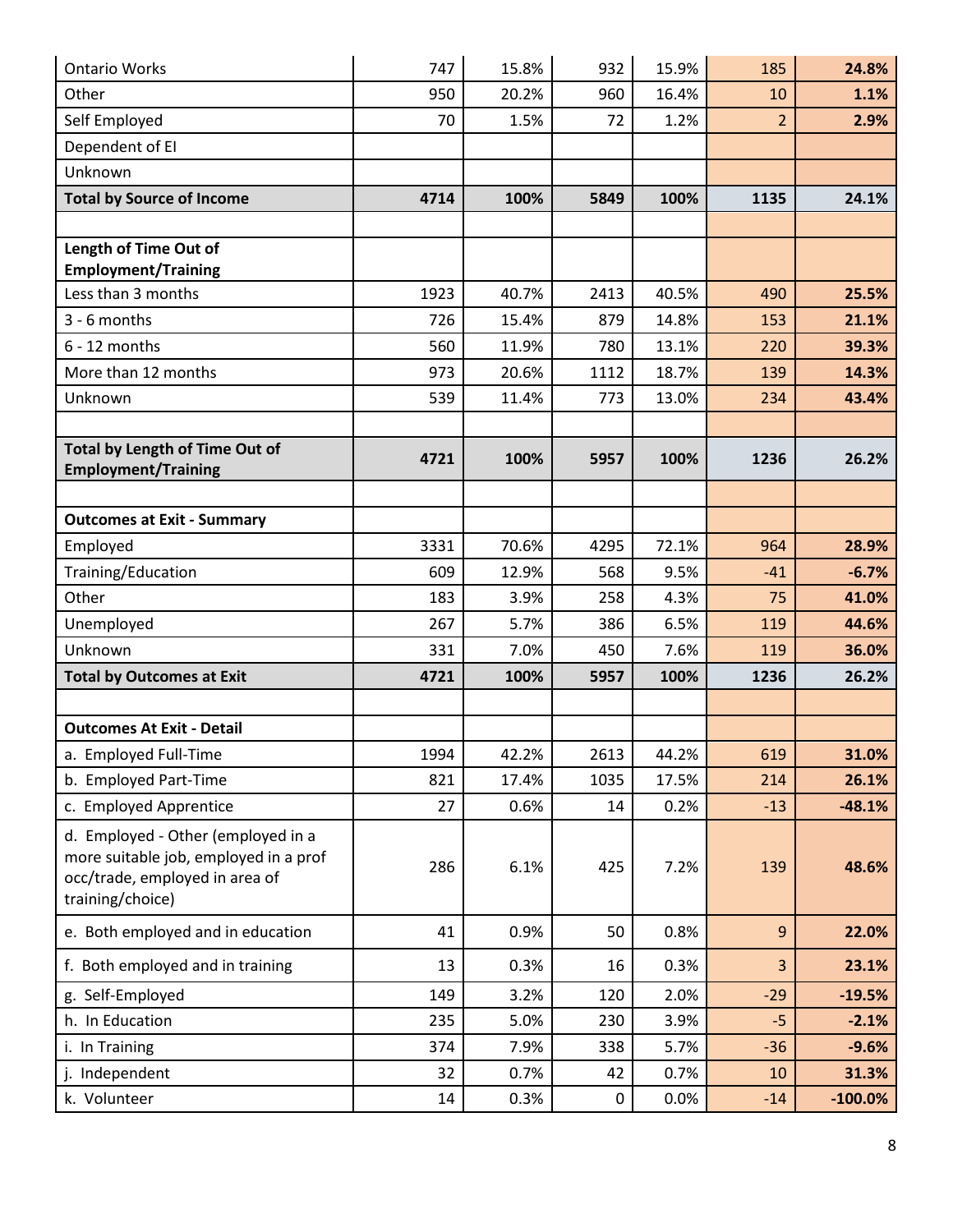| Unable to Work<br>m.                        | 137  | 2.9% | 198  | 3.3% | 61   | 44.5% |
|---------------------------------------------|------|------|------|------|------|-------|
| In. Unemployed                              | 267  | 5.7% | 386  | 6.5% | 119  | 44.6% |
| o. Unknown                                  | 331  | 7.0% | 450  | 7.6% | 119  | 36.0% |
|                                             |      |      |      |      |      |       |
| <b>Total by Employment Outcomes at Exit</b> | 4721 | 100% | 5917 | 100% | 1196 | 25.3% |

## **Table 54 – Employment Ontario Data – Literacy and Basic Skills**

| <b>LITERACY AND BASIC</b><br><b>SKILLS</b>                | 1000 Islands<br>Region 2018 | %     | 1000<br><b>Islands</b><br><b>Region</b><br>2019 | %     | <b>Variance</b><br>2018 vs<br>2019 | %Variance<br>2018 vs<br>2019 |
|-----------------------------------------------------------|-----------------------------|-------|-------------------------------------------------|-------|------------------------------------|------------------------------|
| <b>Number of Learners</b>                                 |                             |       |                                                 |       |                                    |                              |
| In Person                                                 |                             |       |                                                 |       |                                    |                              |
| Number of In-Person Learners (New)                        | 566                         | 62.3% | 939                                             | 63.7% | 373                                | 65.9%                        |
| Number of In-Person Learners<br>(Carry-Over)              | 343                         | 37.7% | 534                                             | 36.3% | 191                                | 55.7%                        |
| <b>Total # of In-Person Learners</b>                      | 909                         | 100%  | 1473                                            | 100%  | 564                                | 62.0%                        |
| <b>E-Channel</b>                                          |                             |       |                                                 |       |                                    |                              |
| Number of E-Channel Learners (New)                        | 0                           |       | 0                                               |       | $\mathbf{0}$                       |                              |
| Number of E-Channel Learners<br>(Carry-over)              | 0                           |       | 0                                               |       | $\mathbf 0$                        |                              |
| <b>Total Number of E-Channel Learners</b>                 | 0                           |       | $\mathbf 0$                                     |       | $\mathbf 0$                        | $\mathbf{0}$                 |
|                                                           |                             |       |                                                 |       |                                    |                              |
| Number of Learners by S. Provider<br><b>Stream</b>        |                             |       |                                                 |       |                                    |                              |
| # In Anglophone Stream                                    | 848                         | 93.3% | 1417                                            | 96.2% | 569                                | 67.1%                        |
| # In Francophone Stream                                   | 61                          | 6.7%  | 56                                              | 3.8%  | $-5$                               | $-8.2%$                      |
| # Learners in Deaf Stream                                 | 0                           |       | 0                                               |       | $\mathbf{0}$                       |                              |
| # Learners in Native Stream                               | 0                           |       | 0                                               |       | $\mathbf{0}$                       |                              |
| # Learners in Non-Designated Stream                       | 0                           |       | 0                                               |       | $\mathbf 0$                        |                              |
| <b>Total # by Service Provider Stream</b>                 | 909                         | 100%  | 1473                                            | 100%  | 564                                | 62.0%                        |
|                                                           |                             |       |                                                 |       |                                    |                              |
| <b>Number of Learners by S. Provider</b><br><b>Sector</b> |                             |       |                                                 |       |                                    |                              |
| # in Community Agency Sector                              | 255                         | 28.1% | 455                                             | 30.9% | 200                                | 78.4%                        |
| # School Board Sector                                     | 506                         | 55.7% | 580                                             | 39.3% | 74                                 | 14.6%                        |
| # Community College Sector                                | 148                         | 16.3% | 439                                             | 29.8% | 291                                | 196.6%                       |
| <b>Total # by Service Provider Sector</b>                 | 909                         | 100%  | 1474                                            | 100%  | 565                                | 62.2%                        |
|                                                           |                             |       |                                                 |       |                                    |                              |
| <b>Clients by Age Group</b>                               |                             |       |                                                 |       |                                    |                              |
| $15 - 24$                                                 | 241                         | 26.5% | 443                                             | 30.2% | 202                                | 83.8%                        |
| $25 - 44$                                                 | 364                         | 40.0% | 585                                             | 39.9% | 221                                | 60.7%                        |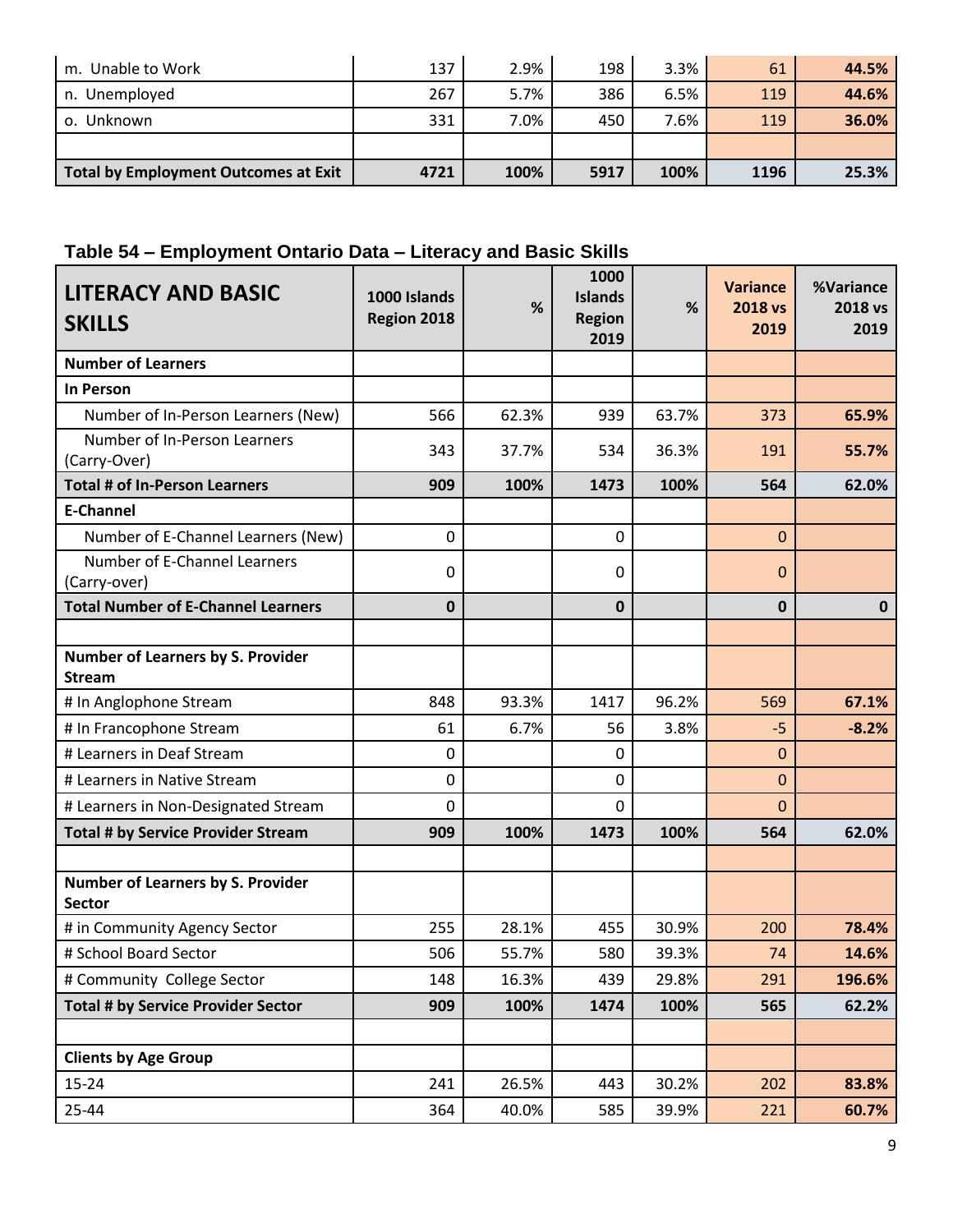| 45-64                                                | 230 | 25.3% | 329  | 22.4%  | 99             | 43.0%     |
|------------------------------------------------------|-----|-------|------|--------|----------------|-----------|
| 65 and older                                         | 74  | 8.1%  | 111  | 7.6%   | 37             | 50.0%     |
| <b>Total by Age Group</b>                            | 909 | 100%  | 1468 | 100%   | 559            | 61.5%     |
|                                                      |     |       |      |        |                |           |
| Gender                                               |     |       |      |        |                |           |
| Female                                               | 552 | 60.2% | 878  | 60.0%  | 326            | 59.1%     |
| Male                                                 | 365 | 39.8% | 585  | 40.0%  | 220            | 60.3%     |
| Undisclosed                                          |     |       |      |        |                |           |
| <b>Total by Gender</b>                               | 917 | 100%  | 1463 | 100.0% | 546            | 59.5%     |
|                                                      |     |       |      |        |                |           |
| <b>Designated Groups</b>                             |     |       |      |        |                |           |
| Newcomer                                             | 53  | 10.4% | 86   | 10.1%  | 33             | 62.3%     |
| Visible Minority                                     | 35  | 6.8%  | 104  | 12.2%  | 69             | 197.1%    |
| Person with Disability                               | 287 | 56.2% | 484  | 56.7%  | 197            | 68.6%     |
| <b>Aboriginal Group</b>                              | 69  | 13.5% | 111  | 13.0%  | 42             | 60.9%     |
| Deaf or Deaf/Blind                                   | 0   |       | 0    |        | $\mathbf 0$    |           |
| Francophone                                          | 67  | 13.1% | 69   | 8.1%   | $\overline{2}$ | 3.0%      |
| <b>Total by Designated Groups</b>                    | 511 | 100%  | 854  | 100%   | 343            | 67.1%     |
|                                                      |     |       |      |        |                |           |
| <b>Educational Attainment at Intake</b>              |     |       |      |        |                |           |
| a. Less than Grade 9                                 | 50  | 5.5%  | 71   | 5.0%   | 21             | 42.0%     |
| b. Less than Grade 12                                | 275 | 30.5% | 411  | 28.7%  | 136            | 49.5%     |
| c. Completion of Secondary                           | 290 | 32.2% | 470  | 32.8%  | 180            | 62.1%     |
| d. Certificate of Apprenticeship /                   | 15  | 1.7%  | 0    | 0.0%   | $-15$          | $-100.0%$ |
| Journey Person                                       |     |       |      |        |                |           |
| e. Certificate/Diploma                               | 148 | 16.4% | 247  | 17.2%  | 99             | 66.9%     |
| f. Applied/Associate/Bachelor Degree                 | 41  | 4.6%  | 64   | 4.5%   | 23             | 56.1%     |
| g. Post Graduate                                     |     | 0.0%  | 20   | 1.4%   | 20             | #DIV/0!   |
| h. Other (Some<br>Apprenticeship/College/University) | 82  | 9.1%  | 150  | 10.5%  | 68             | 82.9%     |
| i. Unknown                                           |     |       |      |        |                |           |
| <b>Total by Educational Attainment at</b>            |     |       |      |        |                |           |
| Intake                                               | 901 | 100%  | 1433 | 100%   | 532            | 59.0%     |
|                                                      |     |       |      |        |                |           |
| <b>Source of Income</b>                              |     |       |      |        |                |           |
| Canada Pension Plan                                  |     |       |      |        |                |           |
| Crown Ward                                           |     |       |      |        |                |           |
| Dependent of EI                                      |     |       |      |        |                |           |
| Dependent of OW/ODSP                                 | 35  | 3.9%  | 66   | 4.6%   | 31             | 88.6%     |
| Employed                                             | 193 | 21.3% | 380  | 26.6%  | 187            | 96.9%     |
| <b>Employment Insurance</b>                          | 35  | 3.9%  | 55   | 3.8%   | 20             | 57.1%     |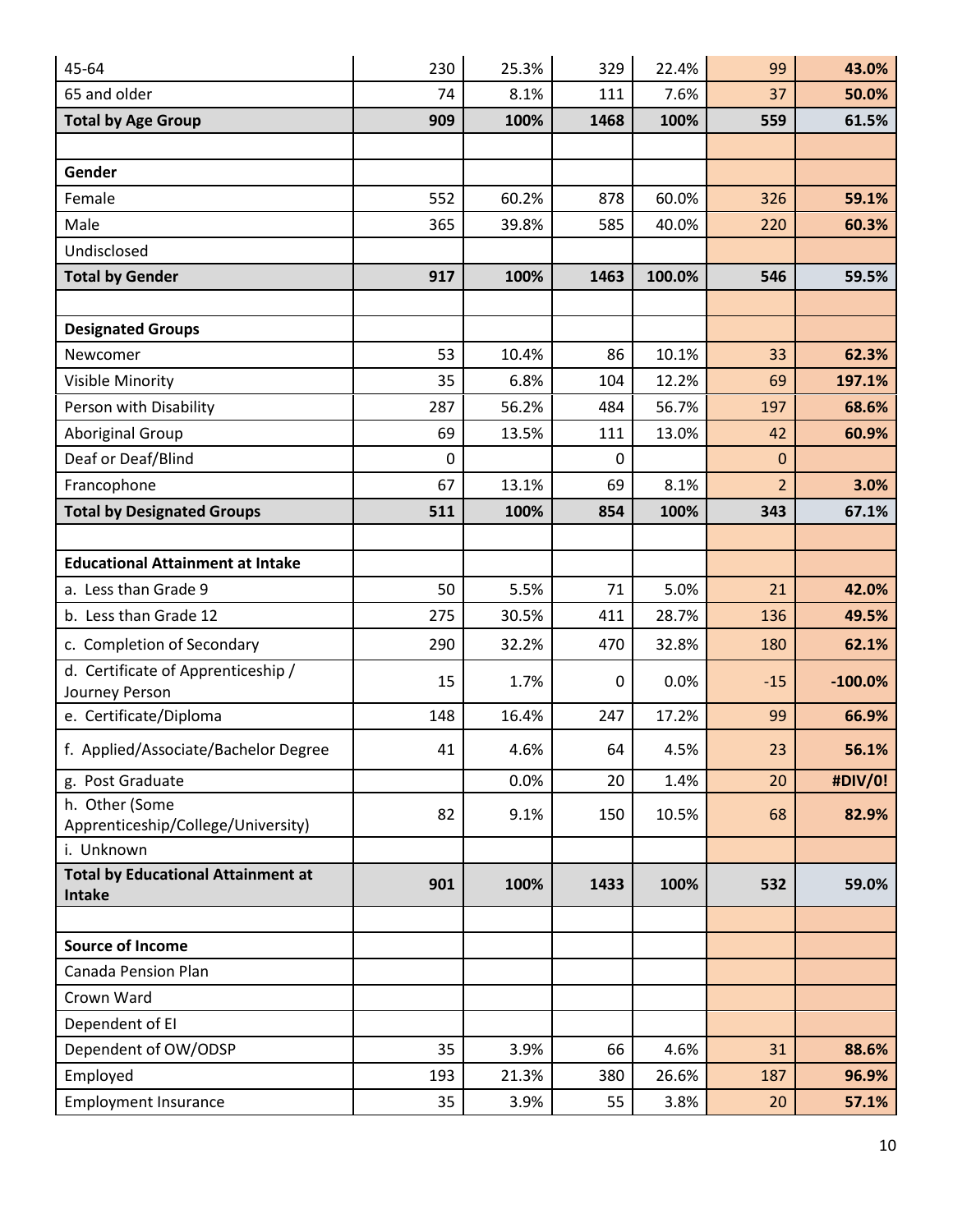| No Source of Income                       | 125 | 13.8% | 229  | 16.0% | 104            | 83.2%     |
|-------------------------------------------|-----|-------|------|-------|----------------|-----------|
| <b>Ontario Disability Support Program</b> | 131 | 14.5% | 184  | 12.9% | 53             | 40.5%     |
| <b>Ontario Works</b>                      | 207 | 22.9% | 245  | 17.1% | 38             | 18.4%     |
| Other                                     | 160 | 17.7% | 250  | 17.5% | 90             | 56.3%     |
| Pension                                   |     |       |      |       |                |           |
| Self Employed                             | 19  | 2.1%  | 21   | 1.5%  | $\overline{2}$ | 10.5%     |
| Unknown                                   |     |       |      |       |                |           |
| <b>Total by Source of Income</b>          | 905 | 100%  | 1430 | 100%  | 525            | 58.0%     |
|                                           |     |       |      |       |                |           |
| <b>Learners' Goal Path</b>                |     |       |      |       |                |           |
| Apprenticeship                            | 22  | 2.4%  | 31   | 2.1%  | 9              | 40.9%     |
| Employment                                | 335 | 36.9% | 477  | 32.8% | 142            | 42.4%     |
| Independence                              | 140 | 15.4% | 203  | 13.9% | 63             | 45.0%     |
| Postsecondary                             | 159 | 17.5% | 452  | 31.0% | 293            | 184.3%    |
| <b>Secondary School Credit</b>            | 253 | 27.8% | 293  | 20.1% | 40             | 15.8%     |
| <b>Total by Learners' Goal Path</b>       | 909 | 100%  | 1456 | 100%  | 547            | 60.2%     |
|                                           |     |       |      |       |                |           |
| <b>Labour Force Attachment</b>            |     |       |      |       |                |           |
| <b>Employed Full Time</b>                 | 102 | 11.4% | 189  | 13.1% | 87             | 85.3%     |
| <b>Employed Part-Time</b>                 | 126 | 14.1% | 216  | 15.0% | 90             | 71.4%     |
| <b>Full Time Student</b>                  |     |       |      |       |                |           |
| Part Time Student                         | 11  | 1.2%  | 0    | 0.0%  | $-11$          | $-100.0%$ |
| Self-Employed                             | 25  | 2.8%  | 52   | 3.6%  | 27             | 108.0%    |
| <b>Under Employed</b>                     |     | 0.0%  | 11   | 0.8%  | 11             | #DIV/0!   |
| Unemployed                                | 628 | 70.4% | 970  | 67.5% | 342            | 54.5%     |
| <b>Total by Labour Force Attachment</b>   | 892 | 100%  | 1438 | 100%  | 546            | 61.2%     |
|                                           |     |       |      |       |                |           |
| <b>Outcome At Exit</b>                    |     |       |      |       |                |           |
| <b>Employed Apprentice</b>                |     |       |      |       |                |           |
| <b>Employed Full-Time</b>                 | 82  | 14.2% | 155  | 18.1% | 73             | 89.0%     |
| <b>Employed Part-Time</b>                 | 39  | 6.7%  | 83   | 9.7%  | 44             | 112.8%    |
| Employed - Other                          |     |       |      |       |                |           |
| Self-Employed                             | 34  | 5.9%  | 12   | 1.4%  | $-22$          | $-64.7%$  |
| Both employed and in education            | 16  | 2.8%  | 14   | 1.6%  | $-2$           | $-12.5%$  |
| Both employed and in training             |     |       |      |       |                |           |
| In Education                              | 102 | 17.6% | 210  | 24.5% | 108            | 105.9%    |
| In Training                               | 18  | 3.1%  | 16   | 1.9%  | $-2$           | $-11.1%$  |
| Independent                               | 39  | 6.7%  | 55   | 6.4%  | 16             | 41.0%     |
| Volunteer                                 | 52  | 9.0%  | 16   | 1.9%  | $-36$          | $-69.2%$  |
| Unable to Work                            | 23  | 4.0%  | 31   | 3.6%  | 8              | 34.8%     |
| Unemployed                                | 54  | 9.3%  | 113  | 13.2% | 59             | 109.3%    |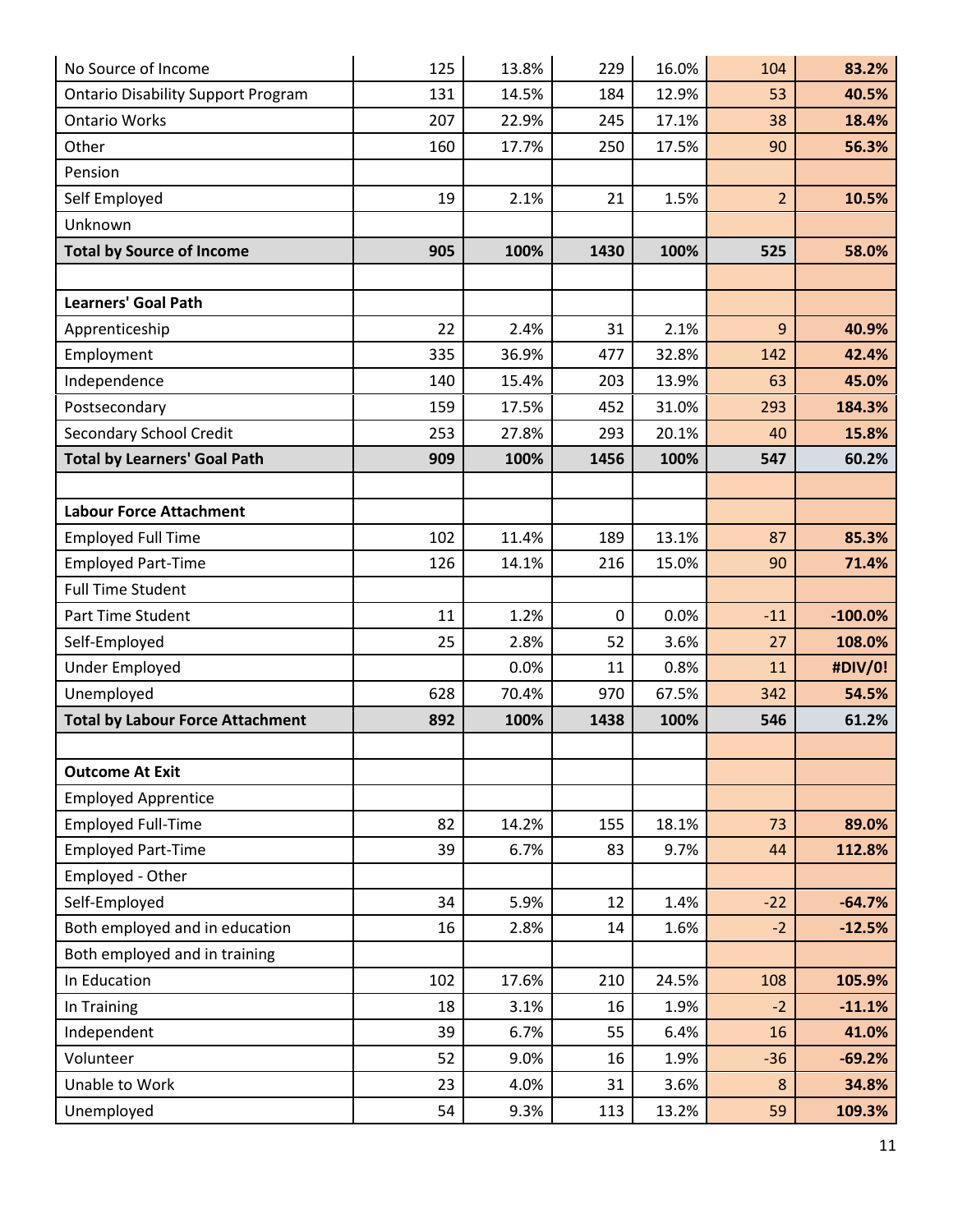| Unknown                           | 110<br>ᆠᆠ | 20.6% | 152 | 7%   | $\mathbf{a}$<br>ر ر | $7\%$ |
|-----------------------------------|-----------|-------|-----|------|---------------------|-------|
| Total by Employed Outcome at Exit | 578       | 100%  | 857 | 100% | 27Q                 | 48.3% |

## **Table 55 – Employment Ontario Data – Ontario Employment Assistance**

| <b>ONTARIO EMPLOYMENT</b><br><b>ASSISTANCE</b>        | 1000 Islands<br>Region 2019 | <b>Frontenac</b><br>2019 | <b>Leeds</b><br>and<br><b>Grenville</b><br>2019 | <b>Eastern</b><br><b>Region</b><br>2019 | <b>Ontario</b><br>2019 |
|-------------------------------------------------------|-----------------------------|--------------------------|-------------------------------------------------|-----------------------------------------|------------------------|
|                                                       |                             |                          |                                                 |                                         |                        |
| <b>NUMBER OF CLIENTS</b>                              |                             |                          |                                                 | 420                                     | 6968                   |
|                                                       |                             |                          |                                                 |                                         |                        |
| <b>CLIENTS BY AGE GROUP</b>                           |                             |                          |                                                 |                                         |                        |
| $15 - 24$                                             |                             |                          |                                                 | 78                                      | 1418                   |
| 25-44                                                 |                             |                          |                                                 | 188                                     | 3190                   |
| 45-64                                                 |                             |                          |                                                 | 143                                     | 2178                   |
| 65 and older                                          |                             |                          |                                                 | 0                                       | 121                    |
| Unknown                                               |                             |                          |                                                 | 0                                       | 61                     |
|                                                       |                             |                          |                                                 |                                         |                        |
| <b>GENDER</b>                                         |                             |                          |                                                 |                                         |                        |
| Female                                                |                             |                          |                                                 | 153                                     | 3130                   |
| Male                                                  |                             |                          |                                                 | 264                                     | 3796                   |
| Other                                                 |                             |                          |                                                 |                                         | 0                      |
| Prefer not to disclose                                |                             |                          |                                                 |                                         | 21                     |
| <b>Trans</b>                                          |                             |                          |                                                 |                                         | 0                      |
| Unknown                                               |                             |                          |                                                 |                                         | 0                      |
|                                                       |                             |                          |                                                 |                                         |                        |
| <b>HIGHEST LEVEL OF EDUCATION AT</b><br><b>INTAKE</b> |                             |                          |                                                 |                                         |                        |
| Applied/Associate/Bachelor Degree                     |                             |                          |                                                 | 36                                      | 918                    |
| Certificate of Apprenticeship / Journey<br>Person     |                             |                          |                                                 |                                         | 57                     |
| Certificate/Diploma                                   |                             |                          |                                                 | 96                                      | 1546                   |
| Completion of Secondary                               |                             |                          |                                                 | 105                                     | 1898                   |
| Less than Grade 12                                    |                             |                          |                                                 | 68                                      | 830                    |
| Less than Grade 9                                     |                             |                          |                                                 | 12                                      | 165                    |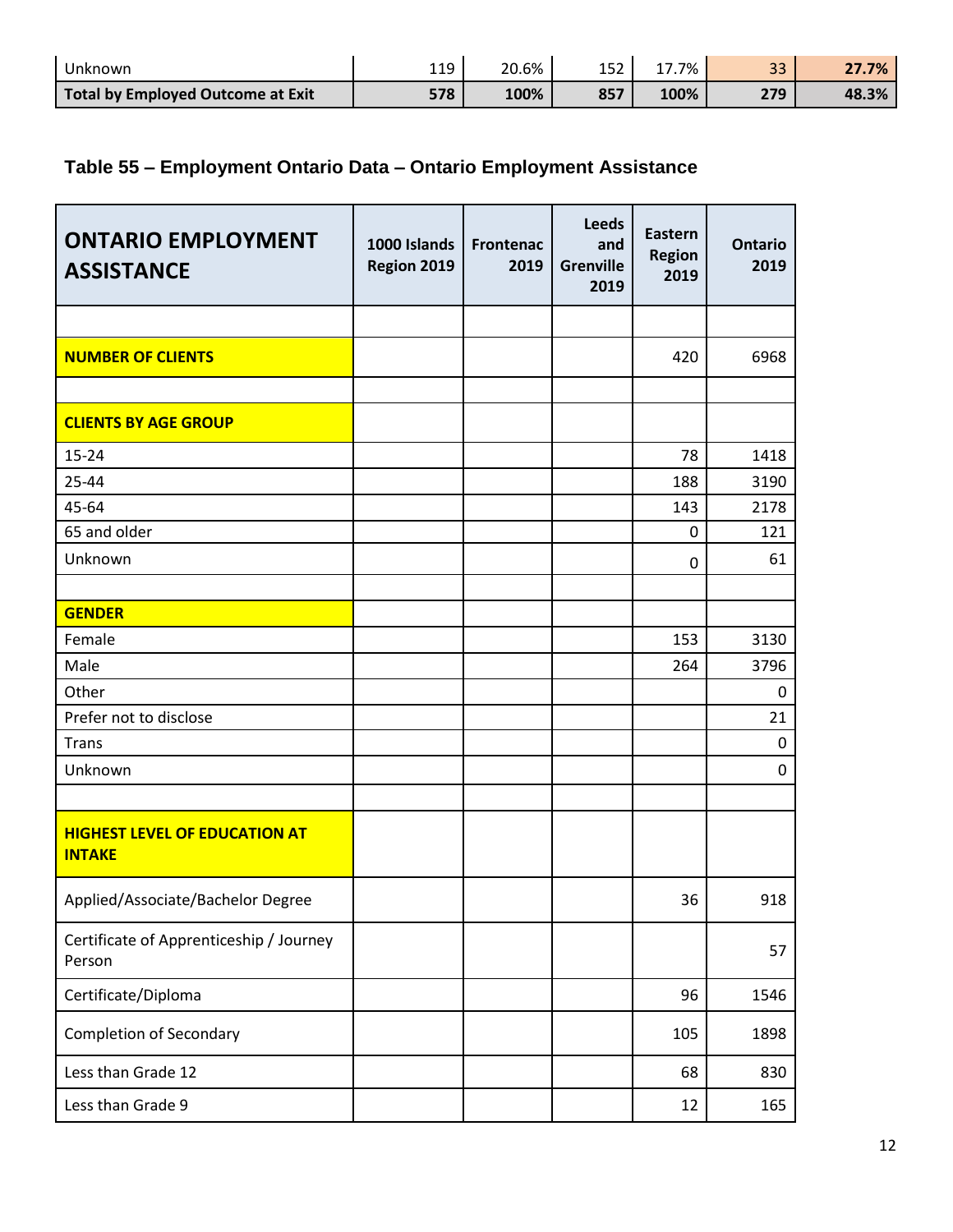| Post Graduate                                     |  | 11          | 372  |
|---------------------------------------------------|--|-------------|------|
| Other (Some<br>Apprenticeship/College/University) |  | 80          | 1016 |
| Unknown                                           |  | $\mathbf 0$ | 166  |
|                                                   |  |             |      |
| <b>DESIGNATED GROUPS</b>                          |  |             |      |
| Aboriginal Group                                  |  | 32          | 207  |
| Deaf                                              |  |             |      |
| Deaf/Blind                                        |  |             |      |
| Francophone                                       |  |             |      |
| <b>Internationally Trained Professionals</b>      |  |             |      |
| Newcomer                                          |  |             |      |
| Person with Disability                            |  | 292         | 4643 |
| Visible Minority                                  |  | 29          | 683  |
|                                                   |  |             |      |
| <b>SOURCE OF INCOME</b>                           |  |             |      |
| Canada Pension                                    |  |             | 36   |
| Crown Ward                                        |  |             |      |
| Dependent of OW/ODSP                              |  |             | 75   |
| Employed                                          |  |             |      |
| <b>Employment Insurance</b>                       |  | 12          | 327  |
| No Source of Income                               |  | 74          | 1477 |
| <b>Ontario Disability Support Program</b>         |  | 186         | 2135 |
| <b>Ontario Works</b>                              |  | 73          | 1356 |
| Other                                             |  | 66          | 1235 |
| Self Employed                                     |  |             |      |
| Dependent of EI                                   |  |             |      |
| Unknown                                           |  |             | 306  |

#### **Table 56 – Employment Ontario Data – Second Career**

| <b>SECOND CAREER</b> | 1000 Islands<br>Region 2018 | % | 1000<br><b>Islands</b><br><b>Region</b><br>2019 | % | Variance<br><b>2018 vs</b><br>2019 | %Variance<br>2018 vs<br>2019 |
|----------------------|-----------------------------|---|-------------------------------------------------|---|------------------------------------|------------------------------|
|----------------------|-----------------------------|---|-------------------------------------------------|---|------------------------------------|------------------------------|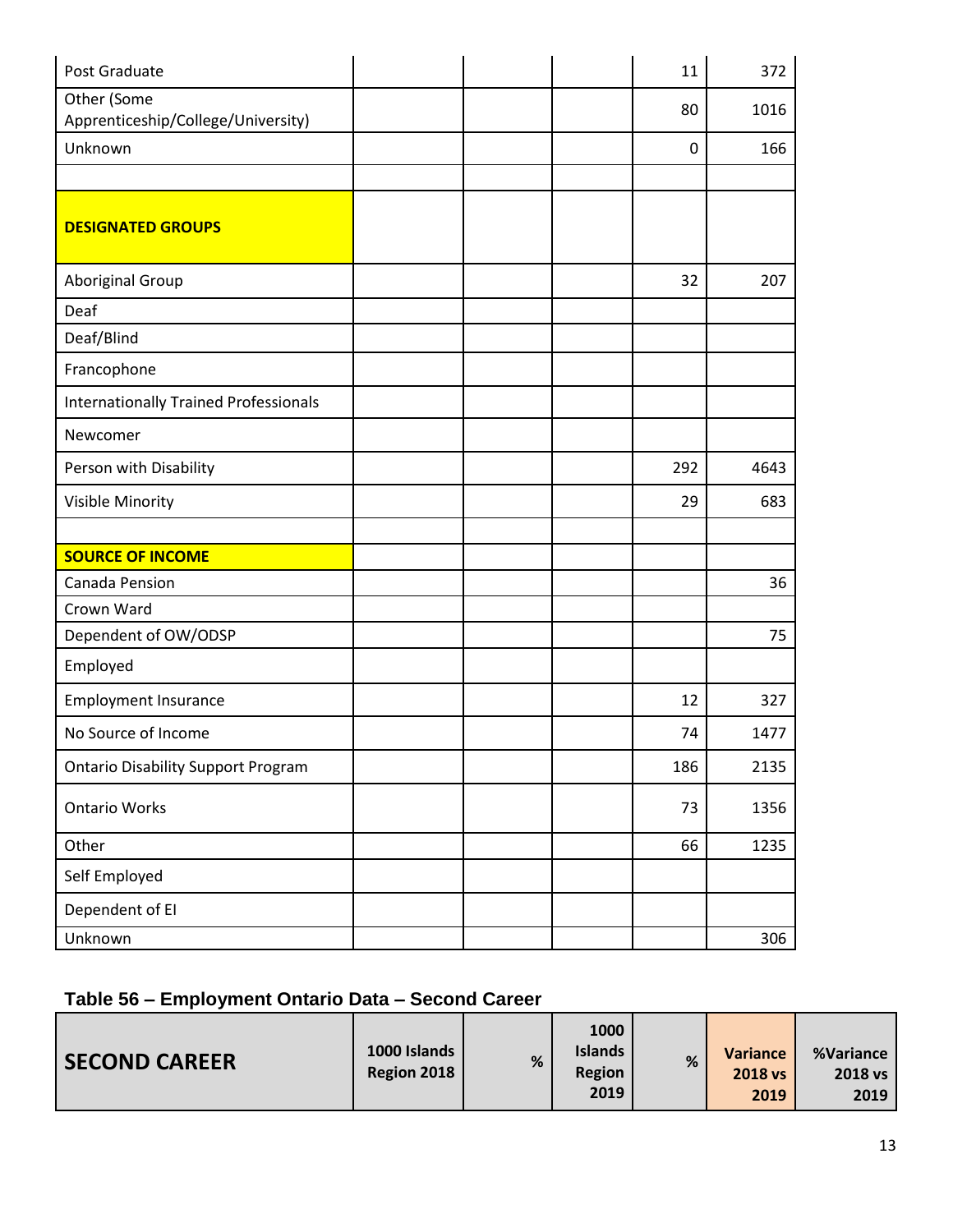| <b>Number of Clients</b>                             |           |        |                 |        |                  |            |
|------------------------------------------------------|-----------|--------|-----------------|--------|------------------|------------|
| Number of Clients                                    | 123       | 100.0% | 119             | 100.0% | $-4$             | $-3.3%$    |
| <b>Total # of Clients</b>                            | 123       | 100%   | 119             | 100%   | $-4$             | $-3.3%$    |
|                                                      |           |        |                 |        |                  |            |
| <b>Clients by Age Group</b>                          |           |        |                 |        |                  |            |
| $15 - 24$                                            | $\pmb{0}$ |        | $\mathbf 0$     |        | $\boldsymbol{0}$ |            |
| 25-44                                                | 61        | 51.7%  | 64              | 64.6%  | 3                | 4.9%       |
| 45-64                                                | 57        | 48.3%  | 35              | 35.4%  | $-22$            | $-38.6%$   |
| 65 and older                                         | 0         |        | 0               |        | $\mathbf 0$      |            |
| <b>Total by Age Group</b>                            | 118       | 100%   | 99              | 100%   | $-19$            | $-16.1%$   |
| Gender                                               |           |        |                 |        |                  |            |
| Female                                               | 62        | 50.4%  | 62              | 52.1%  | $\mathbf 0$      | 0.0%       |
| Male                                                 | 61        | 49.6%  | 57              | 47.9%  | $-4$             | $-6.6%$    |
| Undisclosed                                          |           |        |                 |        |                  |            |
| <b>Total by Gender</b>                               | 123       | 100%   | 119             | 100%   | $-4$             | $-3.3%$    |
|                                                      |           |        |                 |        |                  |            |
| <b>Designated Groups</b>                             |           |        |                 |        |                  |            |
| <b>Aboriginal Group</b>                              |           |        |                 |        |                  |            |
| Deaf                                                 |           |        |                 |        |                  |            |
| Deaf/Blind                                           |           |        |                 |        |                  |            |
| Francophone                                          |           |        |                 |        |                  |            |
| <b>Internationally Trained Professionals</b>         |           |        |                 |        |                  |            |
| Newcomer                                             |           |        |                 |        |                  |            |
| Person with Disability                               | 29        | 100.0% | 13              | 100.0% | $-16$            | $-55.2%$   |
| Visible Minority                                     |           |        |                 |        |                  |            |
| <b>Total by Designated Groups</b>                    | 29        | 100.0% | 13 <sup>7</sup> | 100%   | $-16$            | $-55.2%$   |
| <b>Educational Attainment at Intake</b>              |           |        |                 |        |                  |            |
| a. Less than Grade 9                                 |           |        |                 |        |                  |            |
| b. Less than Grade 12                                | 13        | 12.4%  | 0               | 0.0%   | $-13$            | $-100.0%$  |
| c. Completion of Secondary                           | 41        | 39.0%  | 36              | 53.7%  | $-5$             | $-12.2%$   |
| d. Certificate of Apprenticeship /<br>Journey Person |           |        |                 |        |                  |            |
| e. Certificate/Diploma                               | 39        | 37.1%  | 31              | 46.3%  | $-8$             | $-20.5%$   |
| f. Applied/Associate/Bachelor Degree                 |           |        |                 |        |                  |            |
| g. Post Graduate                                     |           |        |                 |        |                  |            |
| h. Other (Some<br>Apprenticeship/College/University) |           |        |                 |        |                  |            |
| i. Unknown                                           | 12        | 11.4%  | 0               | 0.0%   | $-12$            | $-100.0\%$ |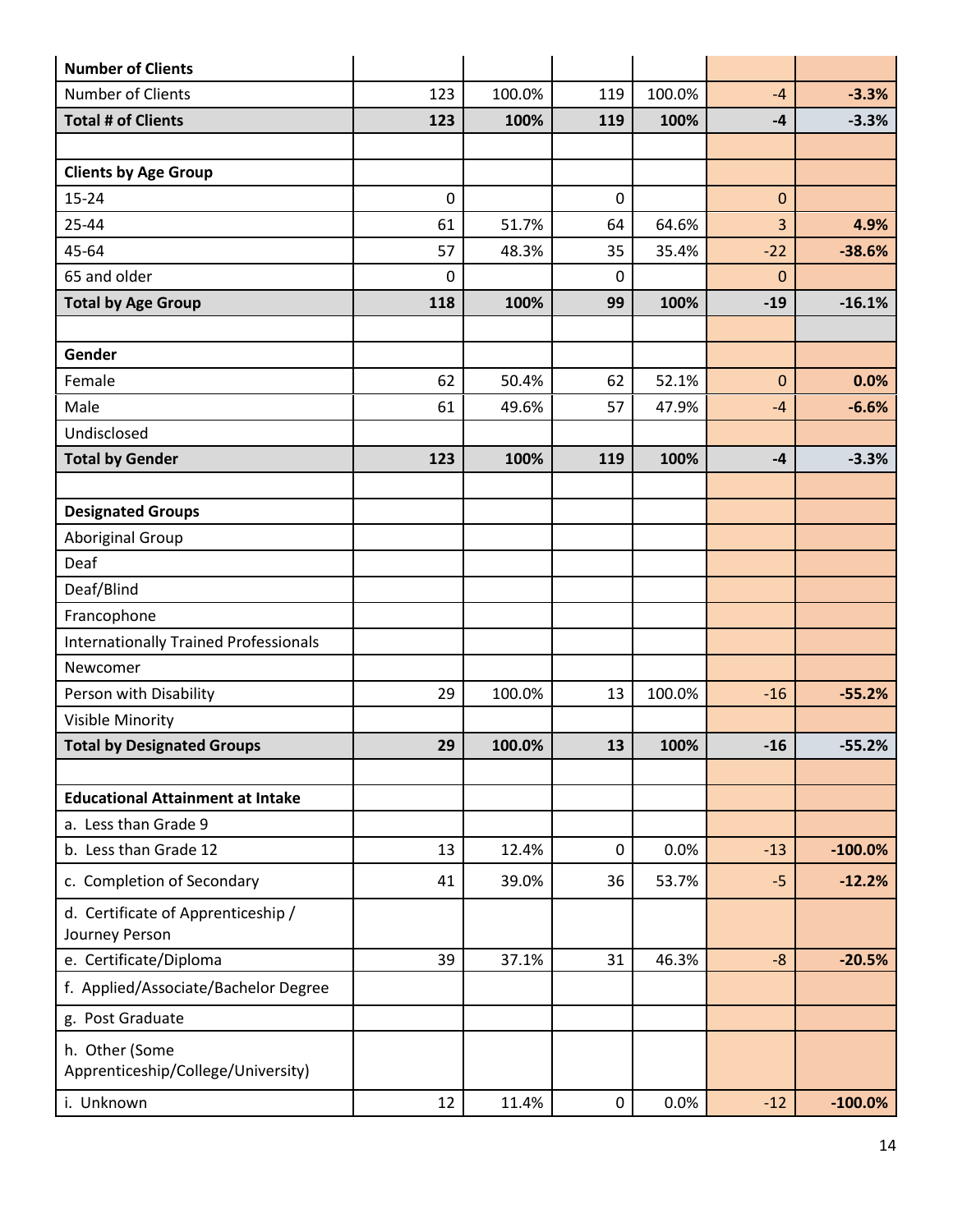| <b>Total by Educational Attainment at</b><br><b>Intake</b> | 105 | 100%  | 67        | 100%  | $-38$        | $-36.2%$  |
|------------------------------------------------------------|-----|-------|-----------|-------|--------------|-----------|
|                                                            |     |       |           |       |              |           |
| <b>Source of Income</b>                                    |     |       |           |       |              |           |
| Canada Pension Plan                                        |     |       |           |       |              |           |
| Crown Ward                                                 |     |       |           |       |              |           |
| Dependent of EI                                            |     |       |           |       |              |           |
| Dependent of OW/ODSP                                       |     |       |           |       |              |           |
| Employed                                                   |     |       |           |       |              |           |
| <b>Employment Insurance</b>                                | 61  | 55.0% | 58        | 81.7% | $-3$         | $-4.9%$   |
| No Source of Income                                        | 26  | 23.4% | 13        | 18.3% | $-13$        | $-50.0%$  |
| <b>Ontario Disability Support Program</b>                  |     |       |           |       |              |           |
| <b>Ontario Works</b>                                       | 11  | 9.9%  | $\pmb{0}$ | 0.0%  | $-11$        | $-100.0%$ |
| Other                                                      | 13  | 11.7% | 0         | 0.0%  | $-13$        | $-100.0%$ |
| Pension                                                    |     |       |           |       |              |           |
| Self Employed                                              |     |       |           |       |              |           |
| Unknown                                                    |     |       |           |       |              |           |
|                                                            |     |       |           |       |              |           |
| <b>Total by Source of Income</b>                           | 111 | 100%  | 71        | 100%  | $-40$        | $-36.0%$  |
|                                                            |     |       |           |       |              |           |
| Length of Time Out of<br><b>Employment/Training</b>        |     |       |           |       |              |           |
| Less than 3 months                                         | 53  | 46.9% | 53        | 82.8% | $\mathbf{0}$ | 0.0%      |
| 3 - 6 months                                               | 28  | 24.8% | 11        | 17.2% | $-17$        | $-60.7%$  |
| $6 - 12$ months                                            | 16  | 14.2% | 0         | 0.0%  | $-16$        | $-100.0%$ |
| More than 12 months                                        | 16  | 14.2% | 0         | 0.0%  | $-16$        | $-100.0%$ |
| Time out unknown                                           |     |       |           |       |              |           |
| Total by Length of Time Out                                | 113 | 100%  | 64        | 100%  | $-49$        | $-43.4%$  |
|                                                            |     |       |           |       |              |           |
| <b>Outcomes at Exit Summary</b>                            |     |       |           |       |              |           |
| a. Employed                                                | 43  | 41.7% | 36        | 48.6% | $-7$         | $-16.3%$  |
| b. In Education/Training                                   |     |       |           |       |              |           |
| c. Other (Independent, Unable to<br>Work, Volunteer)       |     |       |           |       |              |           |
| d. Unemployed                                              | 33  | 32.0% | 27        | 36.5% | $-6$         | $-18.2%$  |
| e. Unknown                                                 | 27  | 26.2% | 11        | 14.9% | $-16$        | $-59.3%$  |
| <b>Total by Outcomes at Exit</b>                           | 103 | 100%  | 74        | 100%  | $-29$        | $-28.2%$  |
|                                                            |     |       |           |       |              |           |
| <b>Outcome at 12 Months</b>                                |     |       |           |       |              |           |
| Employed                                                   | 99  | 56.3% | 75        | 67.6% | $-24$        | $-24.2%$  |
| Training/Education                                         |     |       |           |       |              |           |
| Unemployed                                                 |     |       |           |       |              |           |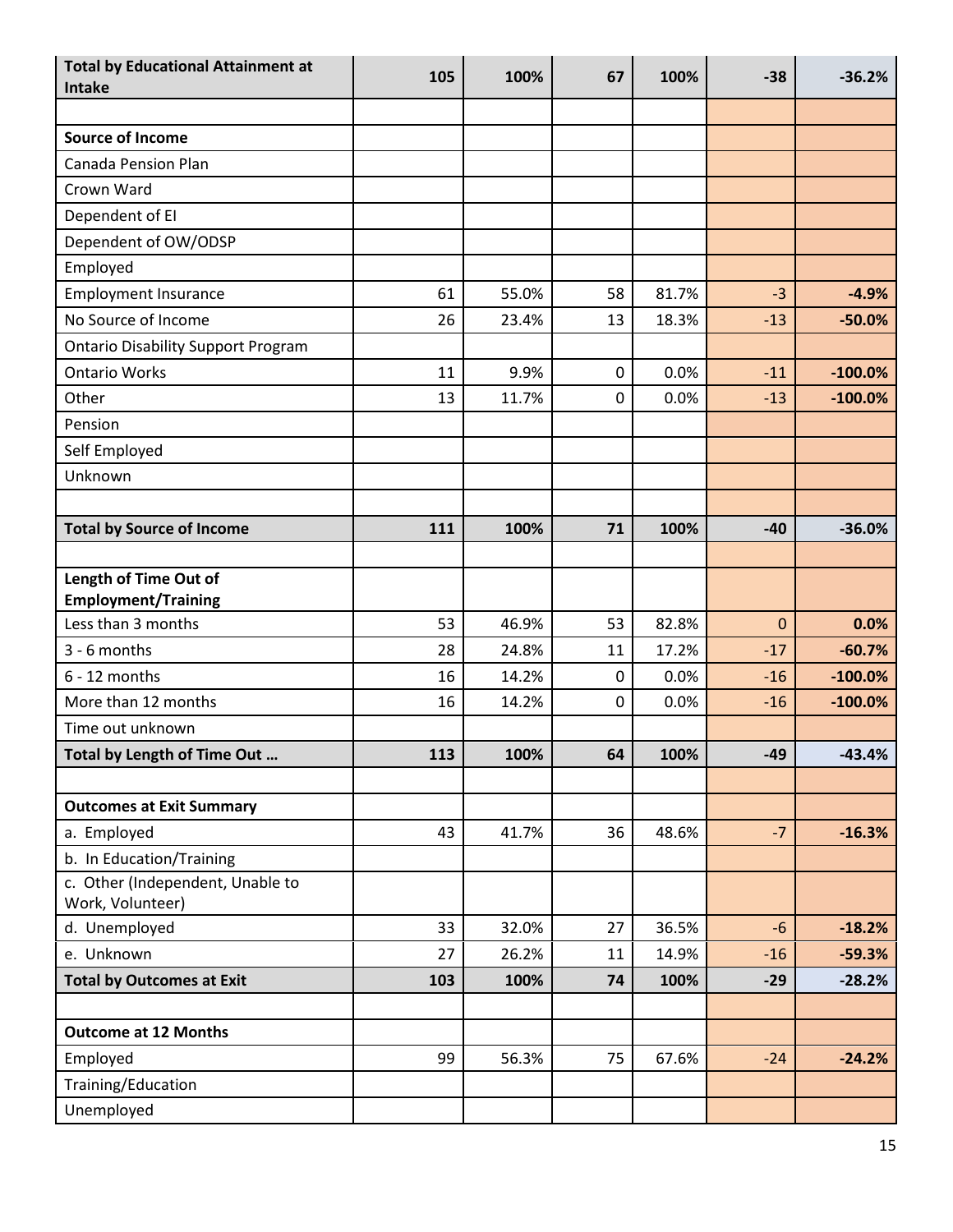| Unknown                        | --  | 43.8% | 36  | .4%<br>$\sim$ | $-41$ | $-53.2%$ |
|--------------------------------|-----|-------|-----|---------------|-------|----------|
| Total by Outcomes at 12 Months | 176 | 100%  | 111 | 100%          | $-65$ | $-36.9%$ |

#### **Table 57 – Employment Ontario Data – Youth Job Connection**

| YOUTH JOB CONNECTION                                  | 1000 Islands<br>Region 2019 | <b>Frontenac</b><br>2019 | <b>Leeds</b><br>and<br><b>Grenville</b><br>2019 | Eastern<br><b>Region</b><br>2019 | <b>Ontario</b><br>2019 |
|-------------------------------------------------------|-----------------------------|--------------------------|-------------------------------------------------|----------------------------------|------------------------|
|                                                       |                             |                          |                                                 |                                  |                        |
| <b>NUMBER OF CLIENTS</b>                              | 445                         | 290                      | 114                                             | 1895                             | 12024                  |
|                                                       |                             |                          |                                                 |                                  |                        |
| <b>CLIENTS BY AGE GROUP</b>                           |                             |                          |                                                 |                                  |                        |
| $15 - 24$                                             | 360                         | 223                      | 100                                             | 1495                             | 9429                   |
| 25-44                                                 | 81                          | 67                       | 14                                              | 399                              | 2558                   |
| 45-64                                                 |                             |                          |                                                 |                                  |                        |
| 65 and older                                          |                             |                          |                                                 |                                  |                        |
| Unknown                                               |                             |                          |                                                 |                                  |                        |
|                                                       |                             |                          |                                                 |                                  |                        |
| <b>GENDER</b>                                         |                             |                          |                                                 |                                  |                        |
| Female                                                | 192                         | 124                      | 48                                              | 843                              | 5245                   |
| Male                                                  | 247                         | 162                      | 64                                              | 1027                             | 6604                   |
| Other                                                 |                             |                          |                                                 |                                  | 47                     |
| Prefer not to disclose                                |                             |                          |                                                 |                                  | 44                     |
| <b>Trans</b>                                          |                             |                          |                                                 | 13                               | 84                     |
| Unknown                                               |                             |                          |                                                 |                                  |                        |
|                                                       |                             |                          |                                                 |                                  |                        |
| <b>HIGHEST LEVEL OF EDUCATION AT</b><br><b>INTAKE</b> |                             |                          |                                                 |                                  |                        |
| Applied/Associate/Bachelor Degree                     |                             |                          |                                                 | 48                               | 535                    |
| Certificate of Apprenticeship / Journey<br>Person     |                             |                          |                                                 |                                  | 27                     |
| Certificate/Diploma                                   | 17                          | 17                       |                                                 | 120                              | 826                    |